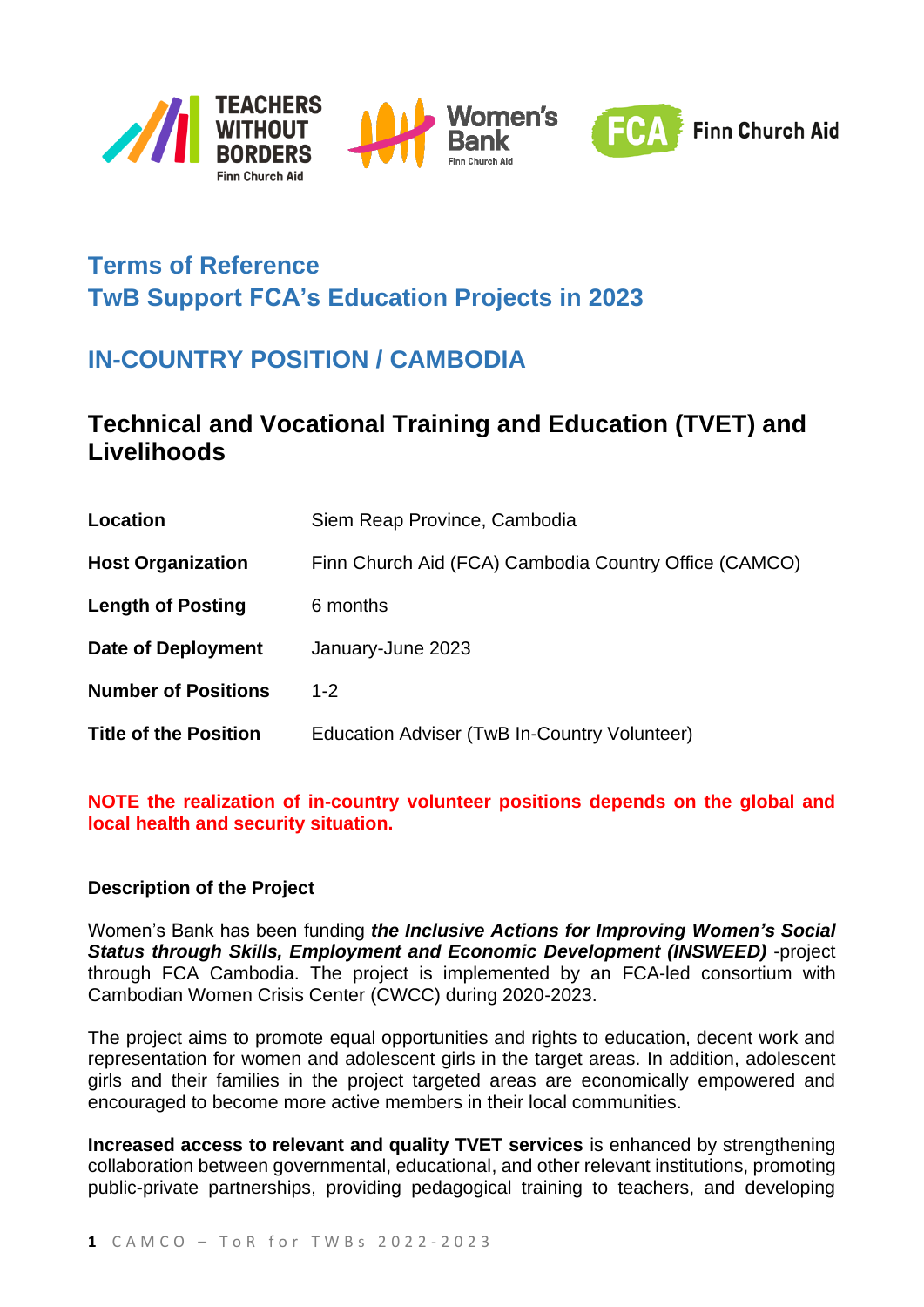

career guidance and counseling (CGC) in the TVET sector. Awareness-raising and advocacy on rights, education, and TVET options are also targeted to students in lower and upper secondary schools (Grades 7 –12).

**Girls and women access jobs and/or establish micro-businesses** through linking learning to earning. Income Generating Activities (IGAs) and various support modalities such as networking and coaching and mentoring for setting up micro- and small businesses are promoted to ensure that impoverished families can afford education for their children and to increase employment opportunities for graduating students. Also, start-up support packages or start-up capital are provided to micro and small businesses established by project beneficiaries.

**Increased vocational and soft skills** reduce the risks of dropping out and support students to complete their studies. This is enabled with the development of soft skills training and career guidance and counseling services in TVET. Learning support incentives are provided to students in a vulnerable situation, as well as adapted support through Civil Society Organizations (CSOs) or Disabled Persons' Organizations (DPOs) to people with disabilities, to enable inclusive access to TVET/vocational skills training.

### **Main Tasks May Include**

- Provide technical assistance to target TVET institutions in the development of capacitybuilding plans for teachers.
- Plan and conduct trainings and workshops on selected topics, to strengthen the knowhow of TVET teachers in pedagogics, soft skills, guidance, and entrepreneurship.
- Co-guide teachers in curricula implementation.
- Provide coaching and mentoring to TVET teachers and participants of the trainings, to support peer reflection and their personal professional growth.
- Review existing training materials and manuals developed for career guidance and counseling in general education and revise the contents to meet the needs of local TVET context and vocational skills training, assuring also gender sensitivity and disability inclusion.
- Co-conduct CGC trainings to TVET teachers with local CGC Master Trainers.
- Support the skills development and professional growth of TVET counselors with coaching and mentoring especially in job placement, job-seeking skills or applying for further studies.

### **Position-Specific Qualifications and Competencies**

- Master's degree in education, social sciences, or related fields.
- Strong experience in the field of technical and vocational training and education (TVET), and/or career guidance and counseling.